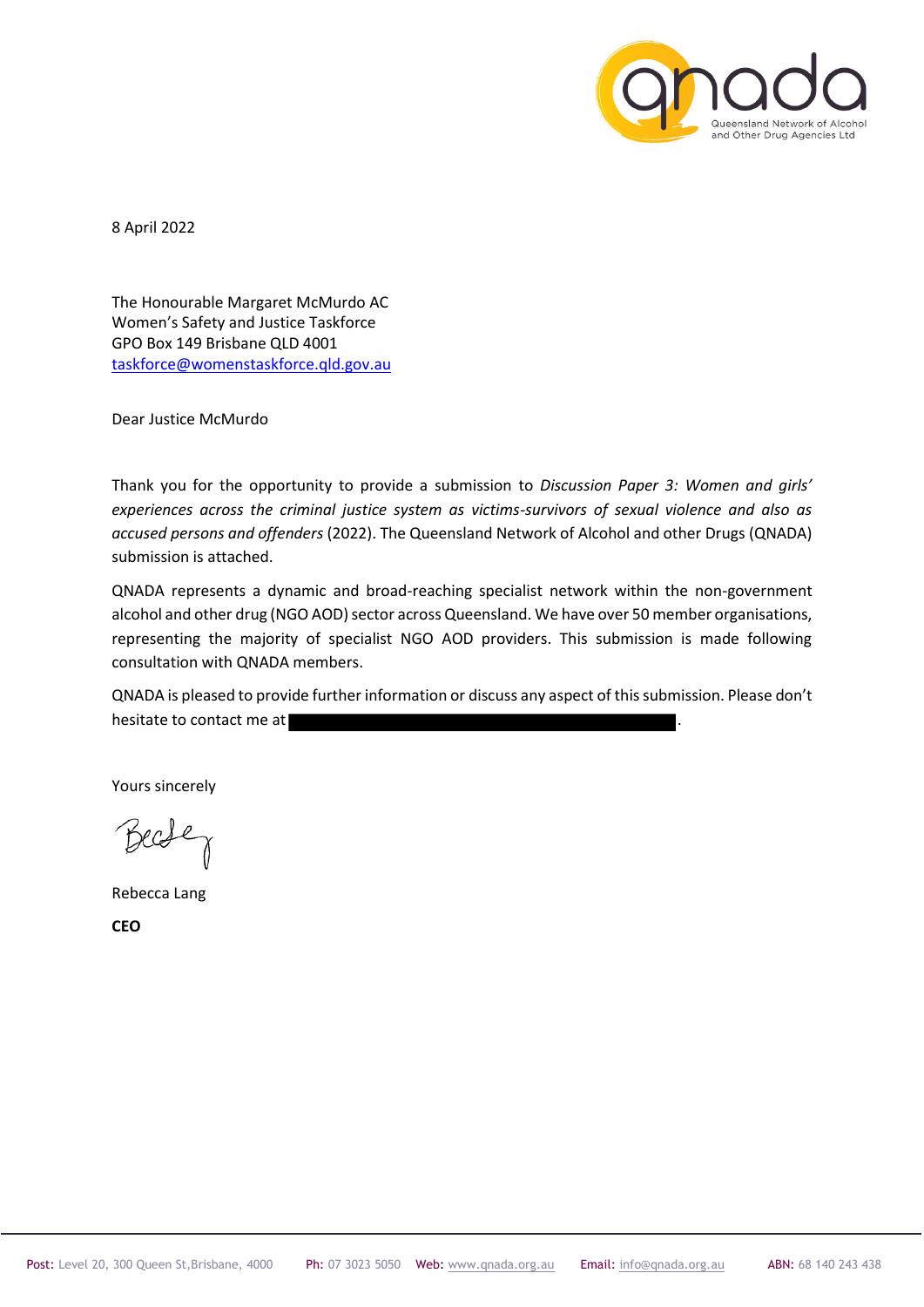

## Submission to the Women's Safety and Justice Taskforce

Response to Discussion Paper 3: Women and girls' experiences across the criminal justice system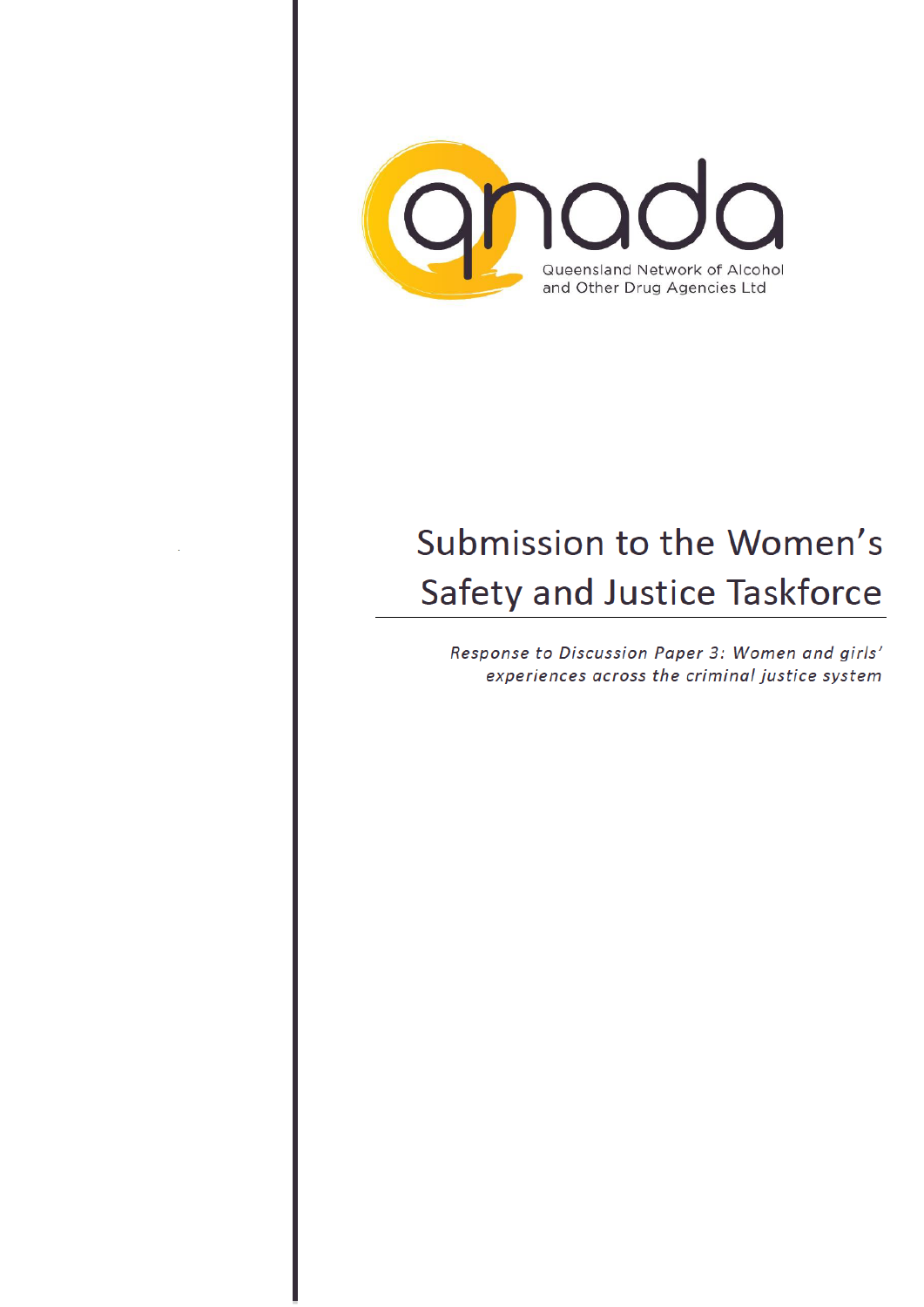This submission has been prepared by the Queensland Network of Alcohol and Other Drug Agencies (QNADA). Its' content is informed by consultation with QNADA member organisations providing treatment and harm reduction services across Queensland, as well as a review of relevant research and reports.

This submission focuses on specific questions within the Women's Safety and Justice Taskforce third discussion paper, *Women and girls experiences across the criminal justice system* (2022) and highlights the need:

- for responses that focus on addressing the broader social, cultural, and structural determinants of health, and prioritise alternatives to imprisonment, particularly for low-harm drug offences,
- to be clear that the drivers for increased rates of imprisonment and recidivism for women and girls are associated with increased enforcement activity by police and our current policy approaches, as opposed to any substantive change in community attitudes and behaviour (for illicit drug offences),
- for meaningful and transparent consideration to be given to the decriminalisation of low-harm drugs in Queensland, in partnership with peaks and other relevant non-government organisations, and
- for increased investment in alcohol and other drugs treatment and harm reduction services for women and children in contact with the criminal justice system across Queensland, in accordance with the *International Guidelines on Human Rights and Drug Policy<sup>1</sup>* .

At the outset, we highlight our significant and ongoing concerns with the recent introduction of section 229BC of the Criminal Code (Failure to report sexual offending against a child to police) in Queensland.

While it is unquestionable that there is a critical need to ensure adults are acting to protect children and young people from sexual abuse, the amendments have significant implications for nongovernment, alcohol and other drug services and the support they provide to people who have experienced child sexual abuse. They are considered to be inherently problematic as:

- a substantial proportion of the people who access our members' services have complex histories of abuse and trauma (including child sexual abuse), prior poor experiences with police and other statutory bodies and have a general distrust in services (particularly for those who use illicit drugs),
- it is essential that victims-survivors have access to services that they can trust and feel safe to disclose to, with this new provision acting to inhibit disclosures for those who do not wish to engage with police.
- this correspondingly impacts treatment outcomes, impedes future service engagement and increases the likelihood of future harm,
- the new provisions fail to adequately consider what is already known about victims-survivors' experiences with the criminal justice system where such offences are reported, and most concerningly appear to be based on the presumption that a referral to police will result in a positive and protective outcome for the victim which simply is not the case,

-

<sup>1</sup> https://www.undp.org/library/international-guidelines-human-rights-and-drug-policy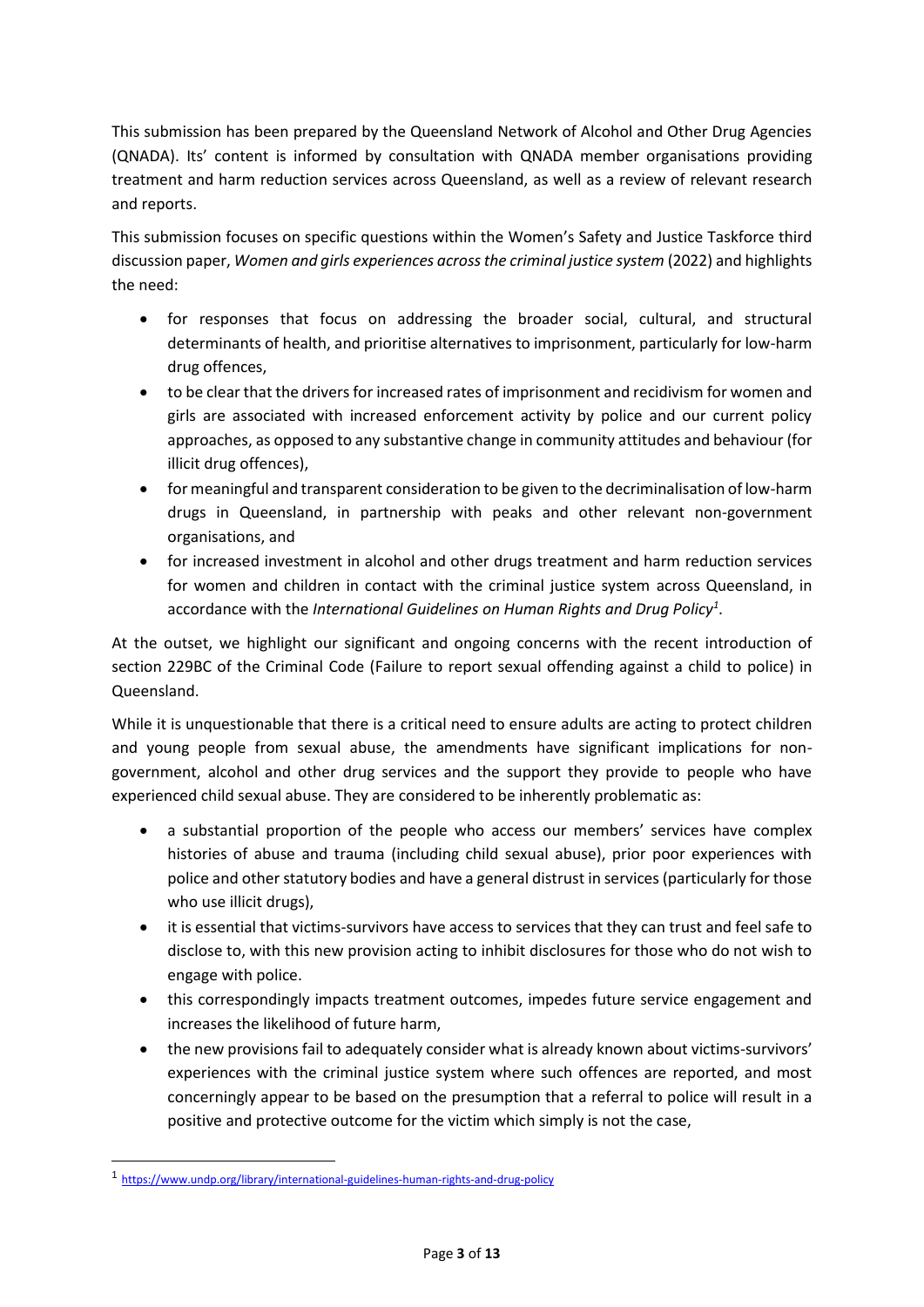- in reality, the likelihood of conviction is low and many victim-survivors do not want to engage in criminal justice processes as they find them confusing, invasive, lengthy and traumatic,
- while the amendments seek to address findings made by the *Royal Commission into Institutional Responses to Child Sexual Abuse*, they are inconsistent with the Royal Commission's findings in relation to the challenges faced by victim-survivors in disclosing such abuse.

While the amendments include a *'reasonable excuse'* provision no legally binding clarification has been provided by the Queensland Government to date as to whether this applies to therapeutic settings, and no clear guidance or advice has been provided about these amendments across the sector to support an understanding of how they may apply to services.

An urgent review of these provisions is required which seeks to repeal the amendments, or to include clear exclusions to ensure that people who have experienced child sexual abuse can access services across Queensland and safely disclose within therapeutic settings to access effective support for the well known physical and psychological impacts of trauma.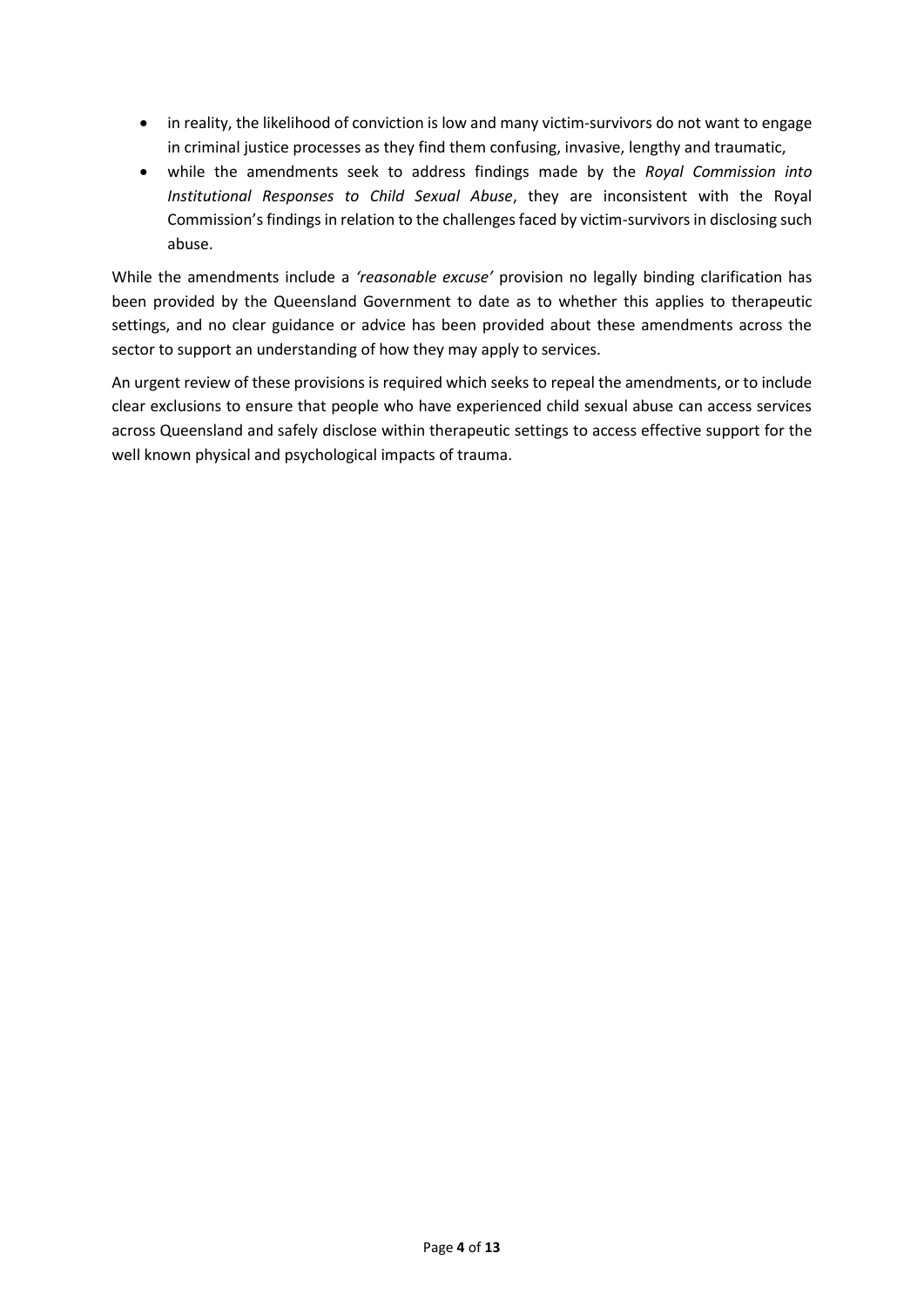| <b>Question</b>                                                                                                                                                                                                        | <b>Response</b>                                                                                                                                                                                                                                                                                                                                                                                                                                                                                                                                                                                                                                                                                                                                                                                                                                                                                                                                                                                                                                                                                                                                                                                                                                                                                                                                                                                                                                                                                                                                                                             |
|------------------------------------------------------------------------------------------------------------------------------------------------------------------------------------------------------------------------|---------------------------------------------------------------------------------------------------------------------------------------------------------------------------------------------------------------------------------------------------------------------------------------------------------------------------------------------------------------------------------------------------------------------------------------------------------------------------------------------------------------------------------------------------------------------------------------------------------------------------------------------------------------------------------------------------------------------------------------------------------------------------------------------------------------------------------------------------------------------------------------------------------------------------------------------------------------------------------------------------------------------------------------------------------------------------------------------------------------------------------------------------------------------------------------------------------------------------------------------------------------------------------------------------------------------------------------------------------------------------------------------------------------------------------------------------------------------------------------------------------------------------------------------------------------------------------------------|
| Q5. What are the experiences of<br>women and girls with multiple and<br>complex intersecting needs as<br>accused persons and offenders in<br>the criminal justice system? What<br>works? What needs to be<br>improved? | QNADA welcomes the acknowledgement by the Women's Safety and Justice Taskforce of the impact of adverse<br>childhood experiences, prior victimisation and trauma, poverty and homelessness, mental health issues, poor health<br>or disability, and racism and inequality on imprisonment and recidivism rates.<br>QNADA's Strategic Plan 2021-23 sets a vision for a system that values responses which address the social, cultural,<br>and structural determinants of health <sup>2</sup> . The evidence is clear that while we continue to address complex social issues<br>in isolation from each other, we will never achieve the change we want to see.<br>A myriad of inquiries and reports over the last ten years across the criminal justice and youth justice systems have<br>highlighted the need to prioritise alternative responses to imprisonment and recidivism particularly within the<br>context of low harm drug related offences. They have also acknowledged that a longer term approach which<br>addresses the broader social, economic, and cultural determinants of health is required.<br>While we know that treatment works for people experiencing problems with substance use, and harm reduction<br>strategies are essential to supporting safer use for many others, in practice our policy and legislative responses<br>across the broader service system tend to be targeted towards addressing the greater harms experienced by a<br>relatively small, but highly visible, part of the community. This often results in a focus on more punitive, crisis |
|                                                                                                                                                                                                                        | oriented responses, which have limited benefits over the longer-term, fail to achieve the desired, deterrent effect<br>and are not aligned with broader community expectations.                                                                                                                                                                                                                                                                                                                                                                                                                                                                                                                                                                                                                                                                                                                                                                                                                                                                                                                                                                                                                                                                                                                                                                                                                                                                                                                                                                                                             |
|                                                                                                                                                                                                                        | It is clear that this current approach continues to bring women and girls with multiple and complex needs<br>unnecessarily into contact with the criminal justice system; with no substantive benefits for themselves or the<br>broader community.                                                                                                                                                                                                                                                                                                                                                                                                                                                                                                                                                                                                                                                                                                                                                                                                                                                                                                                                                                                                                                                                                                                                                                                                                                                                                                                                          |
|                                                                                                                                                                                                                        | As discussed in more detail below in response to other questions posed by the Taskforce, engagement with the<br>criminal justice system (including with law enforcement agencies) only serves to reinforce existing marginalisation<br>and disadvantage faced by women and girls. This is further compounded by the fact that while it has been well                                                                                                                                                                                                                                                                                                                                                                                                                                                                                                                                                                                                                                                                                                                                                                                                                                                                                                                                                                                                                                                                                                                                                                                                                                        |

<sup>&</sup>lt;sup>2</sup> The social determinants of health, and the non-medical factors that influence health outcomes, such as education. Employment, food security, housing, social inclusion and non-discrimination. Research shows that they can be more important than health care or lifestyle choices in influencing health and addressing them is fundamental to reducing health inequity and improving health, World Health Organisation (2022)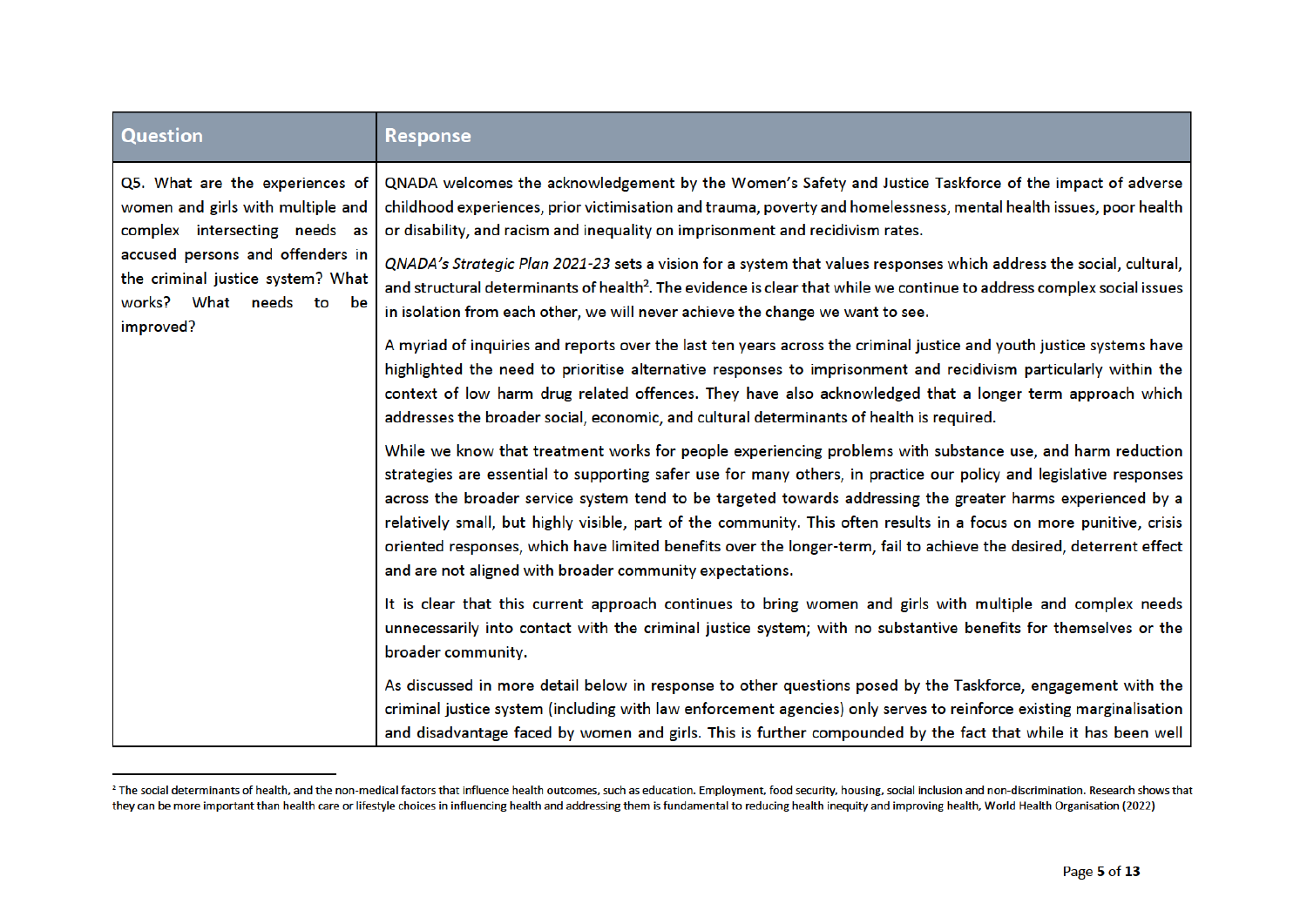|                                                                                                                                                              | established that women and girls involved in the criminal justice system experience very high rates of physical,<br>emotional, and sexual violence, and that their management in prison is more complex as a result; access to support<br>programs over the longer term is limited across Queensland.<br>Processes also need to be established across the criminal justice system to improve safe lived experience<br>engagement in policy, planning and program implementation to design approaches that actually work for the people                                                                 |
|--------------------------------------------------------------------------------------------------------------------------------------------------------------|--------------------------------------------------------------------------------------------------------------------------------------------------------------------------------------------------------------------------------------------------------------------------------------------------------------------------------------------------------------------------------------------------------------------------------------------------------------------------------------------------------------------------------------------------------------------------------------------------------|
|                                                                                                                                                              | they are intended to assist.                                                                                                                                                                                                                                                                                                                                                                                                                                                                                                                                                                           |
| Q12. How can women and girls who<br>are involved in the criminal justice<br>system be better supported to<br>reduce recidivism and benefit the<br>community? | Global research indicates that 88-89% of people who use illicit drugs do not experience dependence or require a<br>treatment intervention <sup>3</sup> which means that for many women and girls who use illicit drugs, the risk of harm to both<br>themselves and community productivity is increased primarily as a consequence of involvement in the justice<br>system, not the substance use itself. Experiencing problems with alcohol and other drugs is often predicated by<br>experiences of trauma and influenced by the social, cultural, historical, and structural determinants of health. |
|                                                                                                                                                              | While our response to this question also relates to Question 73 (Drivers of women and girls' offending) evidence is<br>clear in demonstrating that health-based responses to illicit drug use and possession avoid the adverse social<br>consequences of contact with the criminal justice system and provide a more efficient and cost-effective opportunity<br>to identify the people most in need of treatment.                                                                                                                                                                                     |
|                                                                                                                                                              | This position accords strongly with the recent call for action by the Queensland Anti-Discrimination Commission in<br>its' Women in Prison 2019 consultation report who found that there is a 'strong case for sweeping changes to aspects<br>of the criminal justice system. This growing body of evidence and the need for change cannot and should not be<br>ignored. The time for reports is past.'                                                                                                                                                                                                |
| Q73. What are the drivers of<br>women and girls' offending in<br>Queensland?                                                                                 | As outlined in Discussion Paper 3, illicit drug offences are a key driver for the increase in imprisonment and recidivism<br>for women and girls. This increase is both extraordinary and avoidable, with the Queensland Productivity<br>Commission highlighting that between 2012 and 2018, 89% of the increase in reported offences for women was                                                                                                                                                                                                                                                    |

 $\overline{a}$ <sup>3</sup> United Nations Office on Drugs and Crime. World Drug Report 2017. accessed March 1, 2019 https://www.unodc.org/wdr2017/field/Booklet\_2\_HEALTH.pdf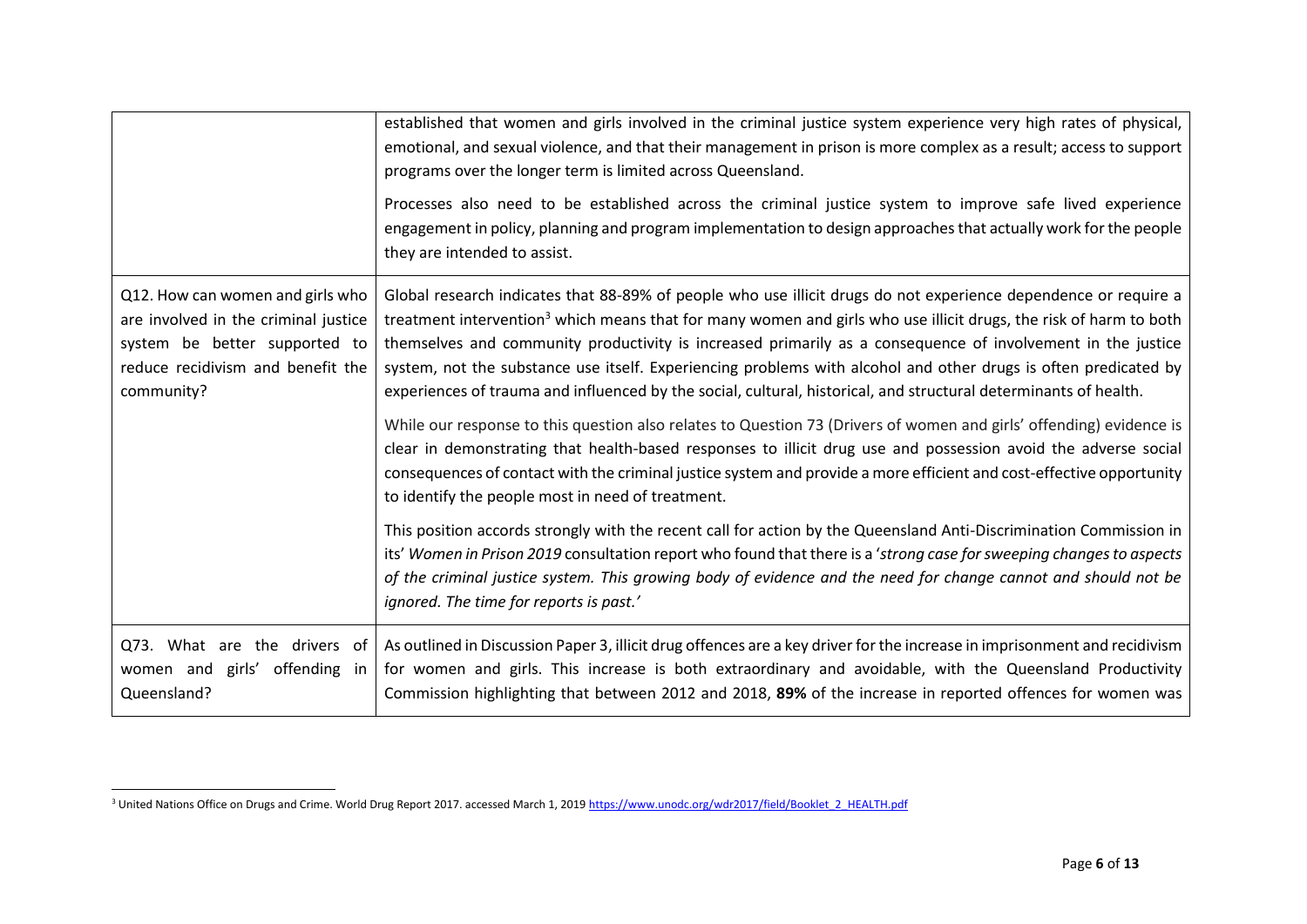| associated with drug offences <sup>4</sup> . Concerningly, the number of women who were primarily imprisoned for drug<br>offences increased by 219% between this same time period <sup>5</sup> .                                                                                                                                                                                                |
|-------------------------------------------------------------------------------------------------------------------------------------------------------------------------------------------------------------------------------------------------------------------------------------------------------------------------------------------------------------------------------------------------|
| To be clear, illicit drug use is not a driver in and of itself for offences in Queensland. The driver is instead better<br>conceptualised as the <i>current policy approach</i> adopted by successive governments to illicit drug use.                                                                                                                                                          |
| Research and recent inquiries have consistently shown that the criminalisation of some drugs has created significant<br>costs and harms. While the current approach to drug policy has been in place for many decades in Queensland, it<br>has proven largely ineffective at significantly reducing the consumption of illicit drugs and has never achieved a<br>sustained reduction in supply. |
| In Australia, ecstasy, cocaine, methamphetamines and opioids are significantly more expensive than in other<br>western countries, and this does not appear to have strongly deterred Australian users-illicit drug use in Australia<br>as a proportion of the population is relatively high.                                                                                                    |
| Criminalisation has also helped to create an illegal market worth at least \$1.6 billion (with high levels of violence<br>associated with an unregulated market), made the quality of supply uncertain (resulting in increased morbidity and<br>mortality), and impeded access to treatment for people who use drugs.                                                                           |
| The Queensland Productivity Commission made a compelling economic argument for decriminalising low harm<br>drugs within their Inquiry into Imprisonment and Recidivism Final Report (2019) <sup>6</sup> finding that:                                                                                                                                                                           |
| illicit drugs policy has failed to reduce supply or harm and was found to be a key contributor to rising<br>imprisonment rates (particularly for women).                                                                                                                                                                                                                                        |
| current illicit drugs policy results in significant unintended harms, through supporting a large unregulated<br>market and incentivising the introduction of more harmful drugs.                                                                                                                                                                                                                |
| evidence suggests that legalising lower harm drugs and decriminalising other drugs is likely to provide net<br>benefits to Queensland of at least \$2.8 billion by 2025 and is unlikely to increase drug use.                                                                                                                                                                                   |

 $\overline{a}$ 

<sup>4</sup> Queensland Productivity Commission (2019) Inquiry into Imprisonment and Recidivism Final Report

<sup>5</sup> Queensland Productivity Commission (2019) Inquiry into Imprisonment and Recidivism Final Report

<sup>6</sup> Queensland Productivity Commission (2019) Inquiry into Imprisonment and Recidivism Final Report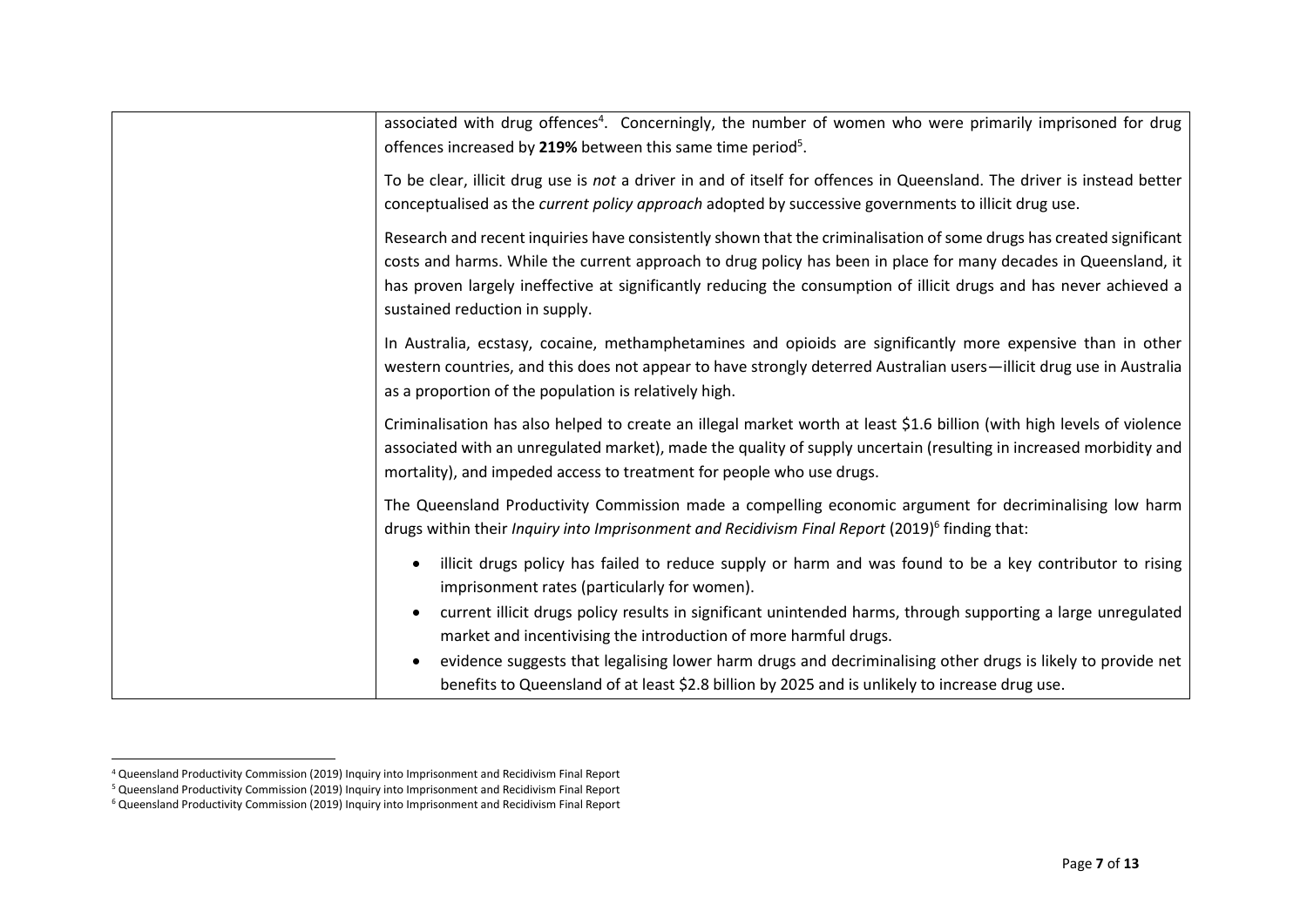|                                                               | targeted community-level interventions and greater use of diversionary approaches are alternative<br>approaches to the criminal justice system (and are significantly less expensive).                                                                                                                                                                                                                                                                                                                                                                                      |
|---------------------------------------------------------------|-----------------------------------------------------------------------------------------------------------------------------------------------------------------------------------------------------------------------------------------------------------------------------------------------------------------------------------------------------------------------------------------------------------------------------------------------------------------------------------------------------------------------------------------------------------------------------|
|                                                               | While the Queensland Government noted in their public response to this report that they had no intention of<br>altering any drug laws in Queensland at the time, they provided no explanation for how this decision had been made<br>and there was no engagement with peaks or other non-government providers to inform this response.                                                                                                                                                                                                                                      |
|                                                               | It is disappointing to note that almost three years since the Queensland Productivity Commission's Final Report was<br>released, considered community planning and discussion has not occurred in relation to the proposed shift to drug<br>policy, we are yet to see any substantive changes to existing drug diversion programs and yet another Taskforce has<br>been established to address the same areas of concern; despite the business case for a new approach being<br>abundantly clear.                                                                           |
|                                                               | Indeed, the Queensland Productivity Commission went so far as to recommend that consideration be given to the<br>legalisation of low harm illicit drugs, accompanied by supporting regulatory and health reforms, to better address<br>the harms associated with unregulated market supply (including those associated with organised crime). This is<br>consistent with community attitudes, with the most recent National Drug Strategy Household Survey showing that<br>Australians are increasingly supportive of (at a minimum) legalising cannabis use <sup>7</sup> . |
| Q74. Why are women and girls<br>offending at increased rates? | The Queensland Productivity Commission was clear in highlighting that changing legislation, policy shifts and<br>increased enforcement activities by police are associated with the increased rates of offending, as opposed to any<br>substantive shifts in the behaviour of women and girls within Queensland (as it relates to substance use related<br>offences).                                                                                                                                                                                                       |
|                                                               | This is supported by the most recent National Drug Strategy Household Survey 2019 <sup>8</sup> which shows us that rates of<br>substance use are falling among younger generations and most Australians are giving up or reducing their alcohol<br>intake, driven by health concerns. This survey also identified that while smoking rates increase with socio-economic<br>disadvantage, rates of illicit drug use are highest in the most advantaged areas; which stands in contrast with the                                                                              |

<sup>&</sup>lt;sup>7</sup> Australian Institute of Health and Welfare 2020. National Drug Strategy Household Survey 2019. Drug Statistics series no. 32. PHE 270. Canberra AIHW.

<sup>8</sup> Australian Institute of Health and Welfare 2020. National Drug Strategy Household Survey 2019. Drug Statistics series no. 32. PHE 270. Canberra AIHW.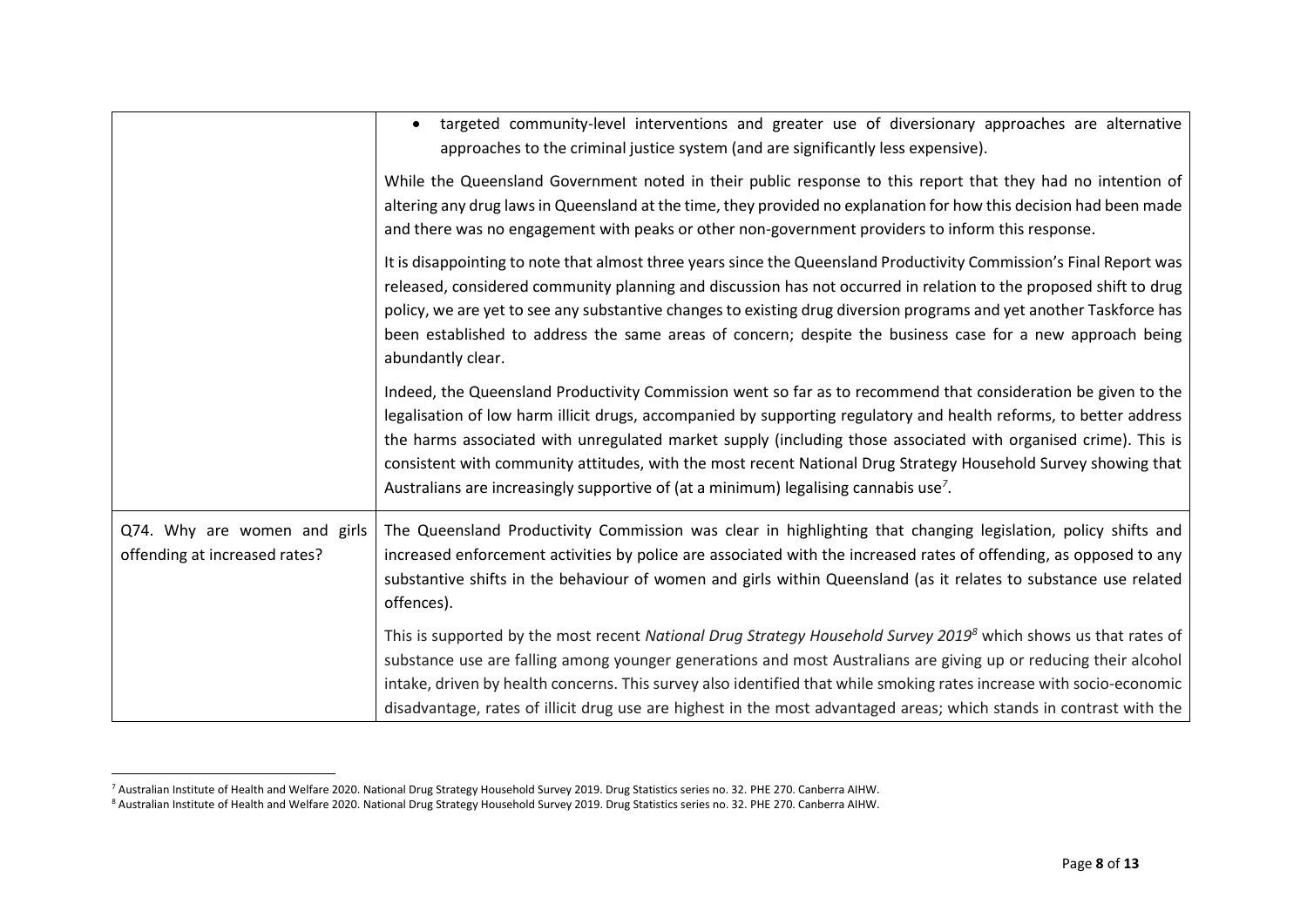|                                                                                                                                                                                                                                                                                                                                                                                                                                   | findings of Discussion Paper 3, in relation to the high levels of disadvantage and marginalisation experienced by<br>women and girls in contact with the criminal justice system.                                                                                                                                                                                                                                                                                                                                                                                                                                                                                                                                                                                                                                                                                                                                                                                                                                                                                                                                                                                                                                                                                                                                                                                                                                                                                                                                                                                                                                                                   |
|-----------------------------------------------------------------------------------------------------------------------------------------------------------------------------------------------------------------------------------------------------------------------------------------------------------------------------------------------------------------------------------------------------------------------------------|-----------------------------------------------------------------------------------------------------------------------------------------------------------------------------------------------------------------------------------------------------------------------------------------------------------------------------------------------------------------------------------------------------------------------------------------------------------------------------------------------------------------------------------------------------------------------------------------------------------------------------------------------------------------------------------------------------------------------------------------------------------------------------------------------------------------------------------------------------------------------------------------------------------------------------------------------------------------------------------------------------------------------------------------------------------------------------------------------------------------------------------------------------------------------------------------------------------------------------------------------------------------------------------------------------------------------------------------------------------------------------------------------------------------------------------------------------------------------------------------------------------------------------------------------------------------------------------------------------------------------------------------------------|
| Q77. Are women and girls being<br>diverted from the criminal justice<br>system? If so, what are their<br>experiences? What works and what<br>could be done better? Options to<br>consider:<br>The introduction of court<br>disposals<br>in<br>certain<br>circumstances,<br>of<br>The<br>expansion<br>justice<br>restorative<br>conferencing,<br>The introduction of an adult<br>cautioning system,<br>The introduction of penalty | As identified in Discussion Paper 3, there are significant benefits to diverting women from the criminal justice<br>system, including that it prevents unnecessary contact with this system, saves costs, supports improved wellbeing<br>and ensures there is no disruption to care giving responsibilities (which correspondingly reduces the likelihood of<br>any intervention by child protection services/future contact with the youth justice system).<br>However, while there has been a long-standing policy position in Queensland to divert people from the criminal<br>justice system for (minor) drug related offending, actual practice lags well behind the stated ideal.<br>Recent analysis of the first twenty years of diversion conducted by the Drug Policy Modelling Program found inter-<br>jurisdictional learning around drug diversion has reduced over time and alarmingly that Queensland provides the<br>lowest rate of diversion per 100 000 people in the nation <sup>9</sup> . The rate is so low that it noticeably shifts the national<br>proportion of people with a principal offence of use/possession given a police drug diversion.<br>Specifically, this report found that 'Queensland accounted for the largest increase in people detected for<br>use/possession in Australia and the highest rates of offenders being sentenced to prison for use/possession alone'.<br>The DPMP went on to note that such a finding reflects the longer term upward trend in Queensland, as evidenced<br>by a recent analysis by the Queensland Sentencing Advisory Council that showed the number of offenders sentenced |
| infringement notices for<br>drug possession, and                                                                                                                                                                                                                                                                                                                                                                                  | for possessing dangerous drug as their most serious offence more than doubled between 2005-06 to 2015-16<br>(Queensland Sentencing Advisory Council, 2017).                                                                                                                                                                                                                                                                                                                                                                                                                                                                                                                                                                                                                                                                                                                                                                                                                                                                                                                                                                                                                                                                                                                                                                                                                                                                                                                                                                                                                                                                                         |
| Other options.<br>What are the risks and benefits of                                                                                                                                                                                                                                                                                                                                                                              | This is despite the fact that as far back as 2011-12, the Queensland Drug Action Plan noted 'early intervention and<br>diversion programs, which help prevent people apprehended for drug use from getting caught up in the criminal                                                                                                                                                                                                                                                                                                                                                                                                                                                                                                                                                                                                                                                                                                                                                                                                                                                                                                                                                                                                                                                                                                                                                                                                                                                                                                                                                                                                                |
| these options?                                                                                                                                                                                                                                                                                                                                                                                                                    | justice cycle and divert them to treatment, have become an established and successful part of Queensland's response<br>to drug issues'.                                                                                                                                                                                                                                                                                                                                                                                                                                                                                                                                                                                                                                                                                                                                                                                                                                                                                                                                                                                                                                                                                                                                                                                                                                                                                                                                                                                                                                                                                                             |

<sup>&</sup>lt;sup>9</sup> Caitlin Hughes et al., "Monograph 27: Criminal Justice Responses Relating to Personal Use and Possession of Illicit Drugs: The Reach of Australian Drug Diversion Programs and Barriers and Facilitators to Expansion," Drug Policy Modelling Program (2019).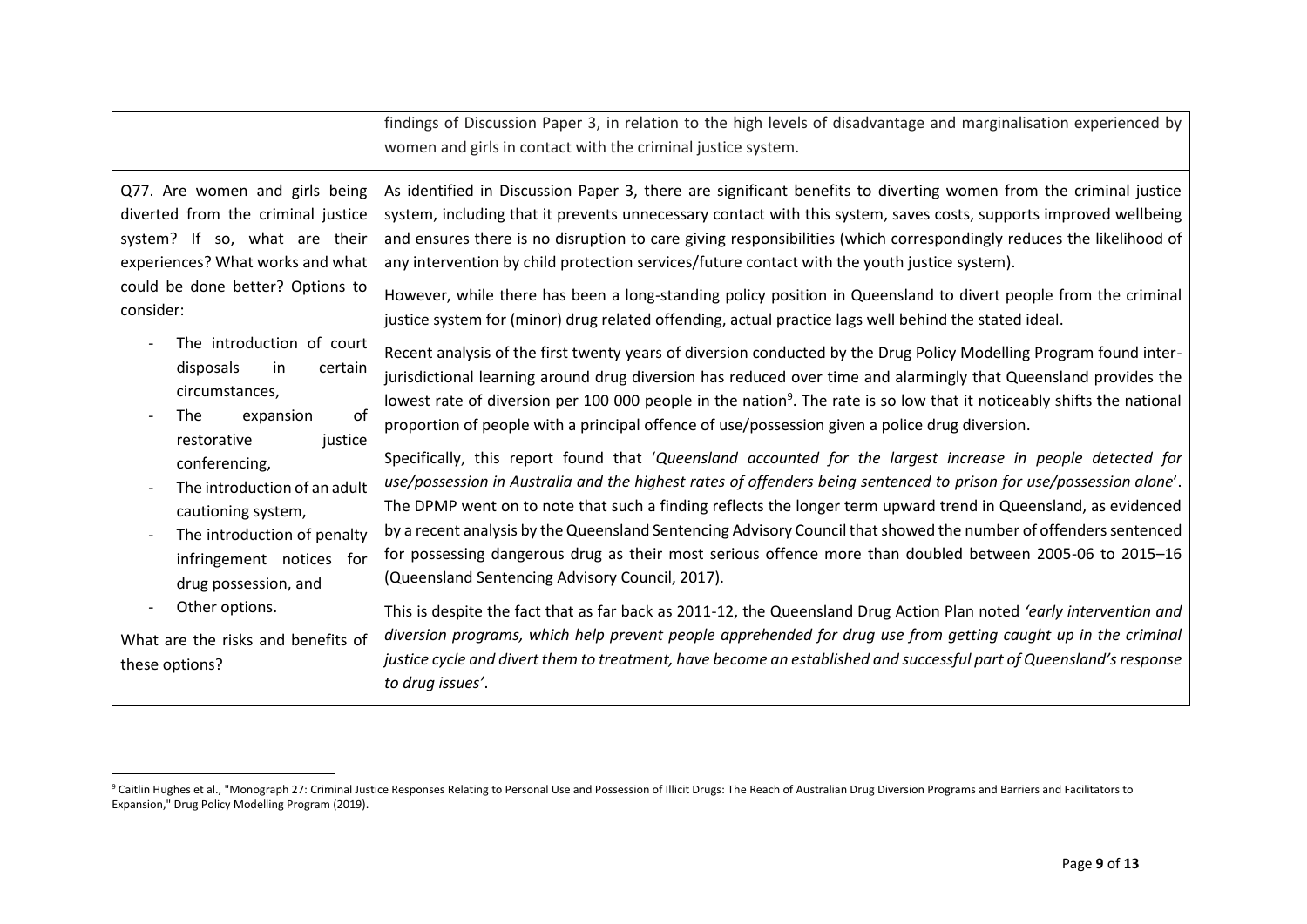|                                                                                                                                                                                        | While decriminalisation is the policy position of QNADA, any approach that seeks to meaningfully expand diversion<br>initiatives is supported as a worthy step in the right direction, including the:<br>introduction of cautioning for minor drug offences,<br>$\bullet$<br>expansion of the Police Drug Diversion Program to all currently illicit substances,<br>removal of the current requirement to admit to an offence, either in an electronically recorded interview or<br>by pleading guilty in court before being allowed to participate in drug diversion,<br>removing the limit on the number of times that a person can participate in drug diversion, and<br>reconsideration of the purpose, delivery and type of health or educational interventions provided to people<br>diverted from the criminal justice system. |
|----------------------------------------------------------------------------------------------------------------------------------------------------------------------------------------|---------------------------------------------------------------------------------------------------------------------------------------------------------------------------------------------------------------------------------------------------------------------------------------------------------------------------------------------------------------------------------------------------------------------------------------------------------------------------------------------------------------------------------------------------------------------------------------------------------------------------------------------------------------------------------------------------------------------------------------------------------------------------------------------------------------------------------------|
|                                                                                                                                                                                        | As outlined in more detail within QNADA's Decriminalisation Position Paper the removal of criminal penalties for<br>possession (decriminalisation) is a preferred option to any amendments to diversion programs as it is a prudent,<br>economically beneficial strategy that increases opportunities for people to access treatment when they need it;<br>while correspondingly reducing unnecessary contact with the criminal justice system and the likelihood of future<br>harm.                                                                                                                                                                                                                                                                                                                                                  |
| Q80. How are women and girls who<br>are involved in the criminal justice<br>system supported and their needs<br>met? What works? What could be<br>done better in a cost effective way? | While there is a need for significant investment in approaches that seek to divert women and girls away from the<br>criminal justice system, there is a clear need for greater consideration to be given to their needs at all stages of<br>program planning, development, and implementation.                                                                                                                                                                                                                                                                                                                                                                                                                                                                                                                                        |
|                                                                                                                                                                                        | For example, while the establishment of the Queensland Drug and Alcohol Court in Queensland was intended to<br>support people with a severe substance use disorder, it is clear that the design of the program means it is not fit for<br>purpose for women.                                                                                                                                                                                                                                                                                                                                                                                                                                                                                                                                                                          |
|                                                                                                                                                                                        | Women have proportionally very low rates of participation in this program which is likely associated with the length<br>and type of intervention, with a 'one size fits all' approach being adopted despite evidence showing that programs<br>should be tailored to a persons' individual needs.                                                                                                                                                                                                                                                                                                                                                                                                                                                                                                                                      |
|                                                                                                                                                                                        | In addition, participants are required to attend court for a health intervention, which is counterintuitive to the stated<br>aims of this initiative and acts as an additional barrier for women who have caregiving responsibilities. This is                                                                                                                                                                                                                                                                                                                                                                                                                                                                                                                                                                                        |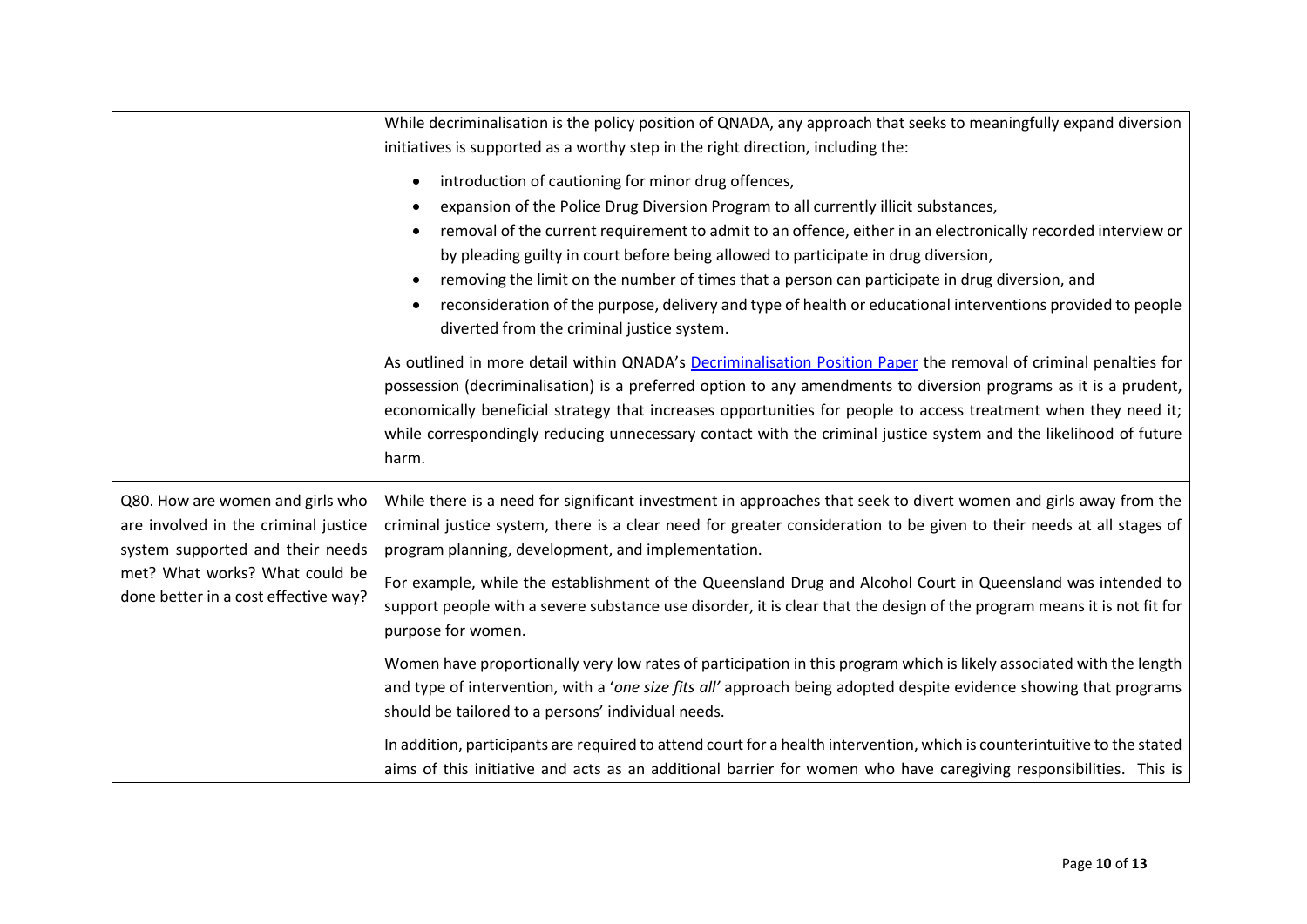|                                                                                                                                             | particularly disappointing given that some studies demonstrate that women show the highest level of motivation to<br>participate in these types of programs <sup>10</sup> .                                                                                                                                                                                                                                              |
|---------------------------------------------------------------------------------------------------------------------------------------------|--------------------------------------------------------------------------------------------------------------------------------------------------------------------------------------------------------------------------------------------------------------------------------------------------------------------------------------------------------------------------------------------------------------------------|
|                                                                                                                                             | To better support engagement in these types of initiatives, the adequate assessment of gender specific clinical needs<br>of women and girls has also been proposed to ensure that consideration is given to:                                                                                                                                                                                                             |
|                                                                                                                                             | the identification of barriers to treatment participation (such as care responsibilities),<br>an appropriate assessment of relapse triggers is undertaken, and                                                                                                                                                                                                                                                           |
|                                                                                                                                             | consideration is given to other life circumstances that may impact participation (such as housing stability,<br>co-occurring mental health diagnoses or domestic and family violence) $^{11}$ .                                                                                                                                                                                                                          |
|                                                                                                                                             | In addition, while there is a need for expanded funding for alcohol and other drug treatment and harm reduction<br>services across Queensland (as outlined at Q82) there is also a need to focus on improved services for women and<br>girls in custody, and post-release.                                                                                                                                               |
|                                                                                                                                             | For example, while Opioid Substitution Therapy (OST) initiation has been implemented in four correctional centres<br>in Queensland, and implementation of OST initiation in all correctional centres is a headline initiative in the<br>Queensland Corrective Services Drug and Alcohol Action Plan 2020-21, more action is required to eliminate Hepatitis<br>C from Queensland Correctional Centres. This includes by: |
|                                                                                                                                             | increasing capacity to treat Hepatitis C which is supported by new technologies (i.e. point of care testing),<br>implementation of Naloxone to reduce drug-related deaths in custody and upon release, and<br>real action on the introduction of a Needle and Syringe Program pilot <sup>12</sup> .                                                                                                                      |
| Q82. How can government funded<br>supports and services be better<br>coordinated and delivered to meet<br>the particular needs of women and | It is positive to note recent investment by the Queensland Government to improve access to rehabilitation and<br>treatment services for people who use alcohol and other drugs who are in contact with the criminal justice system.                                                                                                                                                                                      |

<sup>&</sup>lt;sup>10</sup> Freiberg, A., Payne, J., Gelb, K., Morgan, A., & Makkai, T. (2016) Queensland Drug and Specialist Courts Review https://www.courts.qld.gov.au/ data/assets/pdf file/0004/514714/dc-rpt-dscr-final-full-report.pdf <sup>11</sup> Freiberg, A., Payne, J., Gelb, K., Morgan, A., & Makkai, T. (2016) Queensland Drug and Specialist Courts Review https://www.courts.qld.gov.au/\_\_data/assets/pdf\_file/0004/514714/dc-rpt-dscr-final-full-report.pdf <sup>12</sup> All of these actions have been supported by the current Government specifically through the Queensland Hepatitis C Action Plan 2019-2022 QCS Drug and Alcohol Strategy 2020-25, QCS Drug and Alcohol Action Plan 2020-21 and the Response to Queensland Parole System Review recommendations (Sofronoff Review).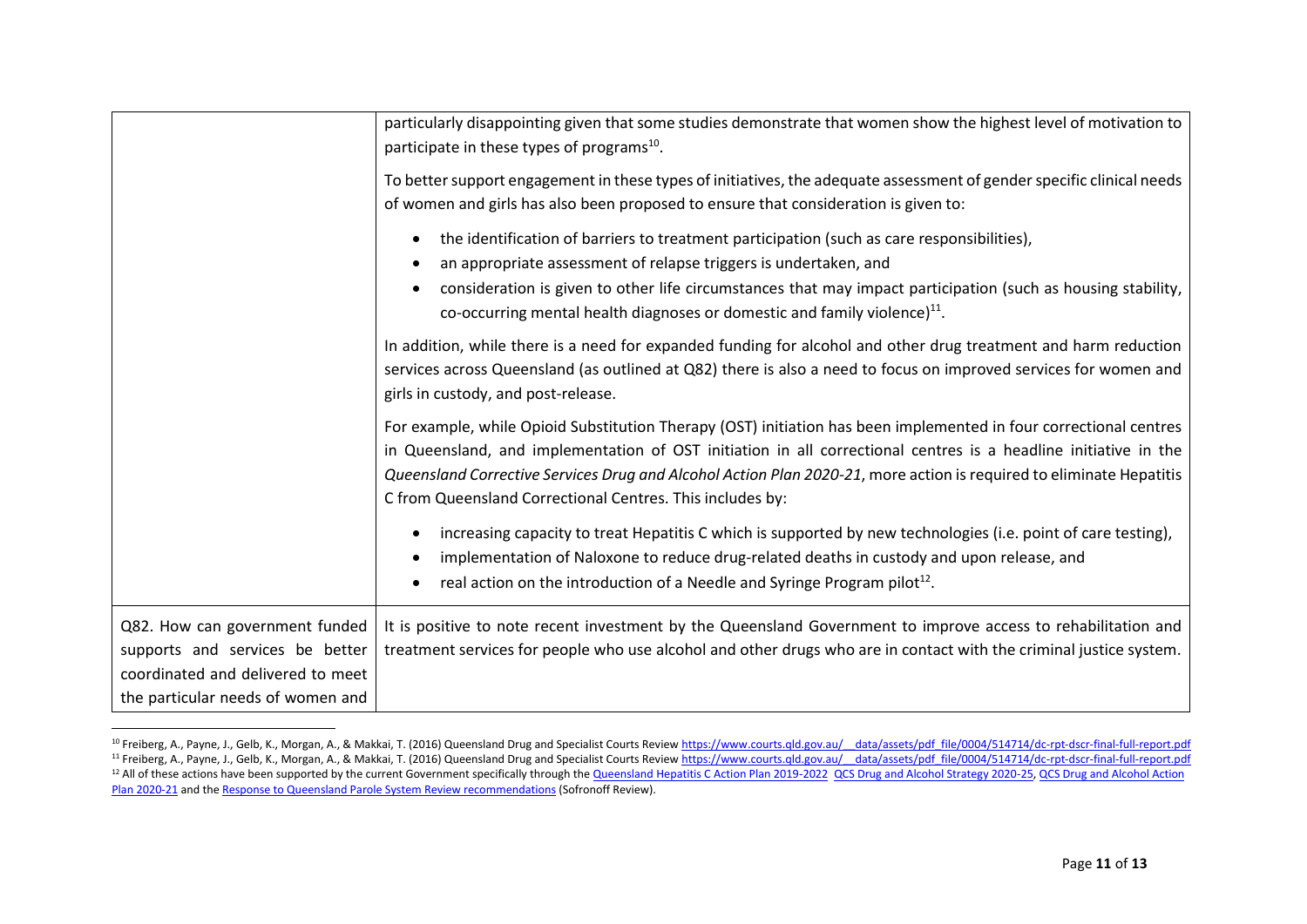| girls in the criminal justice system as                                                                                                                                                                                          | Generally speaking, however, there are known service gaps for alcohol and other drug treatment and harm                                                                                                                                                                                                                                                                                                                                                                                                                                                                                                                                                                                                                                                                                               |
|----------------------------------------------------------------------------------------------------------------------------------------------------------------------------------------------------------------------------------|-------------------------------------------------------------------------------------------------------------------------------------------------------------------------------------------------------------------------------------------------------------------------------------------------------------------------------------------------------------------------------------------------------------------------------------------------------------------------------------------------------------------------------------------------------------------------------------------------------------------------------------------------------------------------------------------------------------------------------------------------------------------------------------------------------|
| accused person and offenders?                                                                                                                                                                                                    | reduction services across Queensland (both public and non-government).                                                                                                                                                                                                                                                                                                                                                                                                                                                                                                                                                                                                                                                                                                                                |
| What works? What needs to be<br>improved?                                                                                                                                                                                        | While most people who use alcohol and other drugs never require treatment or support, for those that do need it<br>these services are not always available, accessible, or acceptable in Queensland. This is problematic as ensuring<br>timely access to treatment through increased investment works for both individuals and the broader community. It<br>can help to reduce a persons' experiences of substance related harm, reduce their use and improve a person's<br>capacity to understand and manage their health and wellbeing. In addition, for people who require treatment,<br>research shows that for every dollar invested in alcohol and other drugs treatment and harm reduction services,<br>there is a seven dollar return. <sup>13</sup>                                          |
|                                                                                                                                                                                                                                  | We expect that a new plan to grow the mental health and alcohol and other drugs treatment service system in<br>Queensland will be released following the completion of the Parliamentary Mental Health Select Committee inquiry<br>into the opportunities to improve mental health outcomes for Queensland (the Committee is due to report by 31<br>May 2022). A whole of government system reform plan for alcohol and other drugs, led by the Qld Mental Health<br>Commission is also expected this year.                                                                                                                                                                                                                                                                                           |
| Q95. What are your experiences or<br>observations about women and<br>girls' access to health and wellbeing<br>services and supports while they<br>are in custody or detention? What<br>works well? What needs to be<br>improved? | According to the World Health Organisation, illicit drug use is the most stigmatised health condition globally. The<br>Queensland Mental Health Commission explored issues pertaining to the stigma and discrimination faced by people<br>who use drugs in their report Changing attitudes, Changing lives (2018) <sup>14</sup> . This report found that experiences of<br>stigma and discrimination were common among people with a lived experience of problematic substance use and<br>that this created barriers to seeking help, compounded social disadvantage, led to social isolation, and detrimentally<br>affected a persons' mental and physical health.<br>The International Guidelines on Human Rights and Drug Policy <sup>15</sup> , recognise that within the context of the criminal |
|                                                                                                                                                                                                                                  | justice system:                                                                                                                                                                                                                                                                                                                                                                                                                                                                                                                                                                                                                                                                                                                                                                                       |

 $\overline{a}$ 

<sup>13</sup> Alison Ritter et al., "New Horizons: The Review of Alcohol and Other Drug Treatment Services in Australia," in *Final Report* (Sydney: University of New South Wales, 2014).

<sup>&</sup>lt;sup>14</sup> Queensland Mental Health Commission (2018) *Changing attitudes, Changing lives: options to reduce stigma and discrimination for people experiencing alcohol and other drug use.* 

<sup>15</sup> https://www.undp.org/library/international-guidelines-human-rights-and-drug-policy